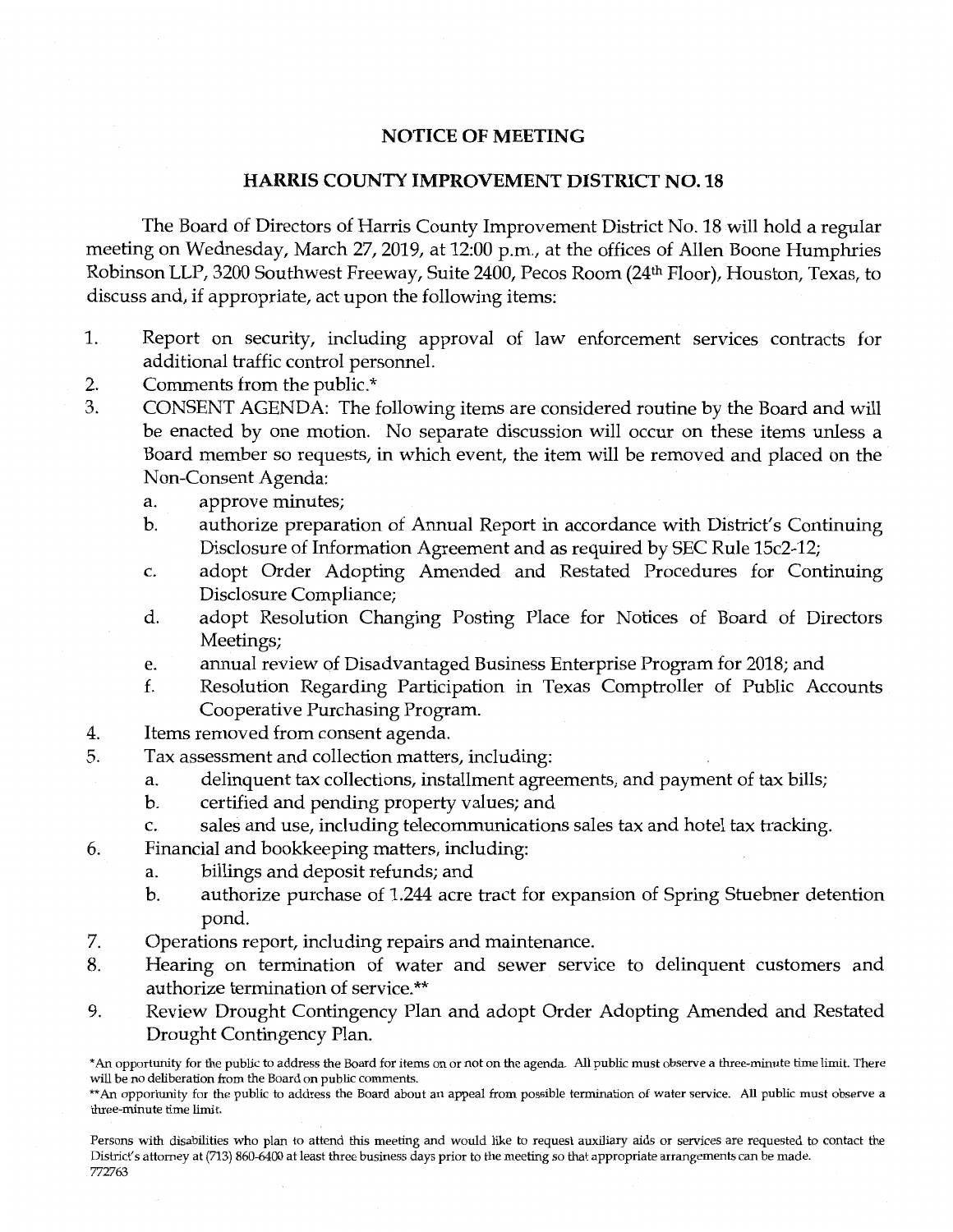- 10. Review Water Conservation Plan; approve annual report and water conservation implementation report on implementation of Water Conservation Plan; adopt Order Adopting Amended and Restated Water Conservation Plan.
- 11. Approval or termination of District-funded services agreements, contracts and proposals and authorize task orders and payment of invoices under previously approved services agreements, including:
	- a. geoteaming contract for hotel tax event;
	- b. C.L. Davis Task Order No. 008-19-005; Wet Utilities West of Springwoods Village Parkway - Survey;
	- c. Halff Associates Task Order No. 064-19-007; Additional Design Services for CityPlace Landscape Improvements - Phase III;
	- d. Ward Communications Task Order No. 066-19-002; for GeoTeaming Event;
- 12. Deeds and easements, including:
	- a. Amendment to Maintenance Declaration for Crossing Way, Phase 2.
- 13. Engineering matters, including:
	- a. approve plans and specifications and authorize advertisement for bids or solicitation of proposals, if any;
	- b. review bids/proposals, award contracts, and approve letter financing agreements, as appropriate:
		- i. electrical services on Energy Drive;
	- c. approve pay estimates, change orders, quantity adjustments and final acceptance, and direct engineer to notify insurance company of acceptance, as appropriate:
		- I. CityPlace Roadways Phase II (Jones & Carter/Harper Brothers Construction);
			- 1. Pay Estimate No. 3;
	- d. storm water quality permits and other storm water issues, including renewal of permits, if any;
	- e. other engineering items/reports;
	- f. pending and active construction contracts;
	- g. update regarding bond and surplus funds applications; and
	- h. utility commitments, including commitment to serve a multi-family development on Spring Stuebner.
- 14. Management and recreational facility report, including general operations report, recommendations regarding solicitation, award and/ or termination, if applicable, of ongoing maintenance, management and repair contracts and update regarding pending FEMA and NRCS reimbursements.
- 15. Convene in Executive Session pursuant to Section 551.071, Texas Government Code, to conduct a private consultation with attorney to discuss pending or contemplated litigation, or a settlement offer.

Persons with disabilities who plan to attend this meeting and would like to request auxiliary aids or services are requested to contact the District's attorney at (713) 860-6400 at least three business days prior to the meeting so that appropriate arrangements can be made.